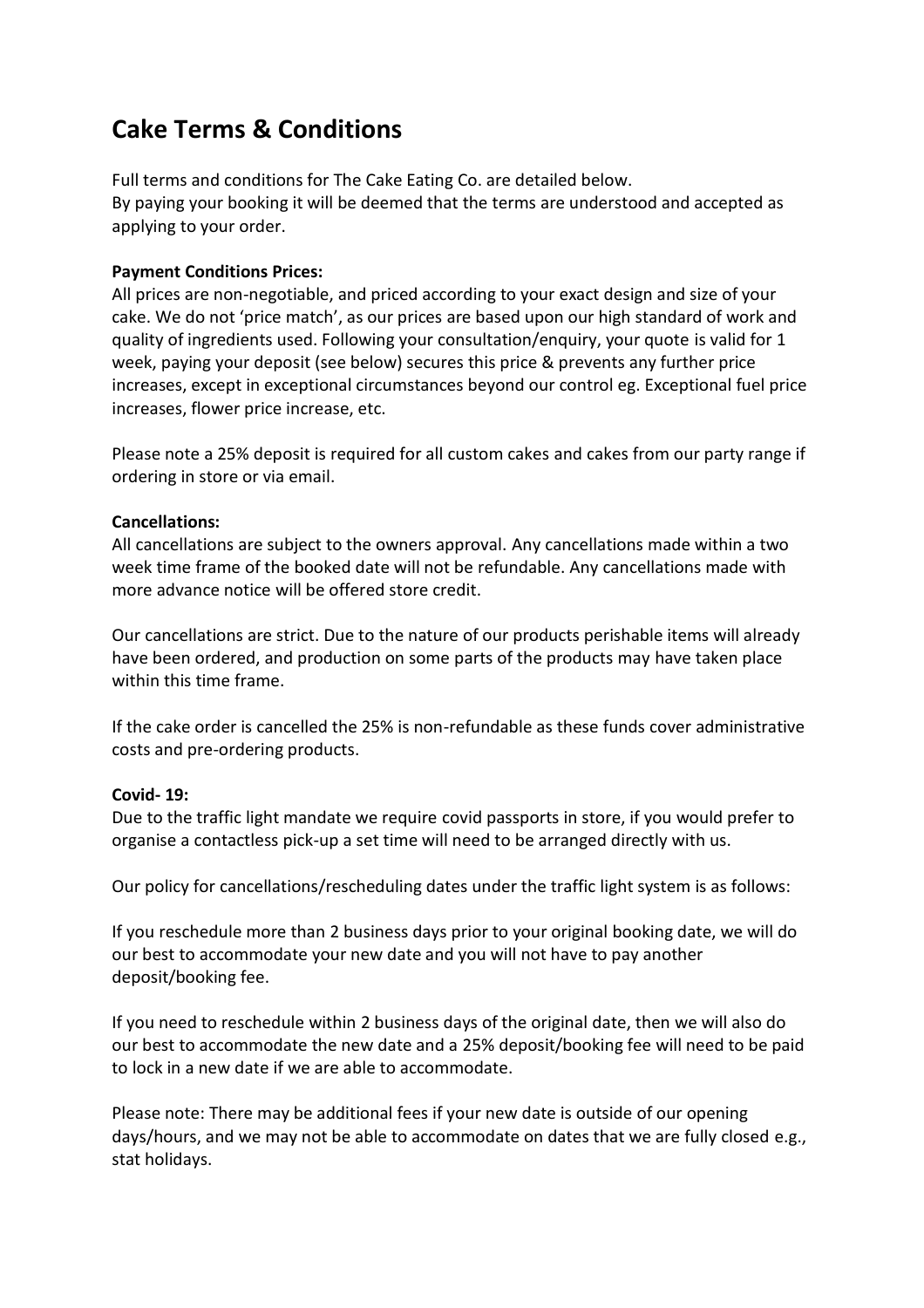If there is a new system e.g., lockdowns takeover the traffic light system we will reassess on a case-by-case basis.

## **Design Condition Alterations & Changes:**

It is your responsibility to read & check the quote thoroughly; any amendments should be made in writing. If requested, we will endeavour to adjust the design where possible, but sometimes this is not possible according to the nature of the request or amount of notice given. If the alteration affects the cost, or preparation work for the original design has already been undertaken, then your balance will be adjusted accordingly. Please warn us when you pay your deposit if you are undecided on the design. We reserve the right to change the design at any point if circumstances beyond our control and may compromise the quality of the finished cake Each cake is made individually by hand, so although every effort is made to ensure consistency, a small amount of variation may occur form the picture supplied.

## **Accepted Design:**

On pick up of the order you, or your designated party is shown the cake. Once the cake leaves the store we consider this agreement of the design elements of the cake ( style, colour, general decoration). No refunds due to these reasons will be accepted. If you have an issue with any of these elements then please notify us on pick up and we will re ice the cake.

## **Refunds:**

Refunds due to the baking of the cake are subject to our bakers approval. Please note there is are no refunds offered if there is no cake left for us to check.

#### **Allergies & Special Dietary Requirements Special Diets:**

Please discuss with us if any of your guests have special dietary requirements. Cakes can be made gluten free, egg free, alcohol free, without nuts by request. Please be aware that although these ingredients can be removed from the cakes, they are still used in our kitchens so we cannot guarantee that any of our cakes are completely free of all traces for people who are highly sensitive.

#### **Non-Edible Items:**

Most cakes contain small proportions of inedible items, it is the clients responsibility to ensure these are removed by your caterer before guests consumption eg. Support dowels in tiered cakes, ribbon, wires in sugar flowers, crystals, flower picks & flower tape (where fresh flowers are used). Some flowers (eg. Ivy) are poisonous and not suitable for use on food products. If you are adding your own flowers, or any other decoration to your cake then we can no longer guarantee the safety and hygiene of the cake and are no longer responsible for it.

#### **Delivery Conditions:**

When booking a delivery you accept that your goods leave our kitchen in perfect condition. They are packaged securely before leaving, but can move about while with the courier. All of our products are considered perishable goods and therefore not covered by our courier company in the instance of being damaged (unless the driver is deemed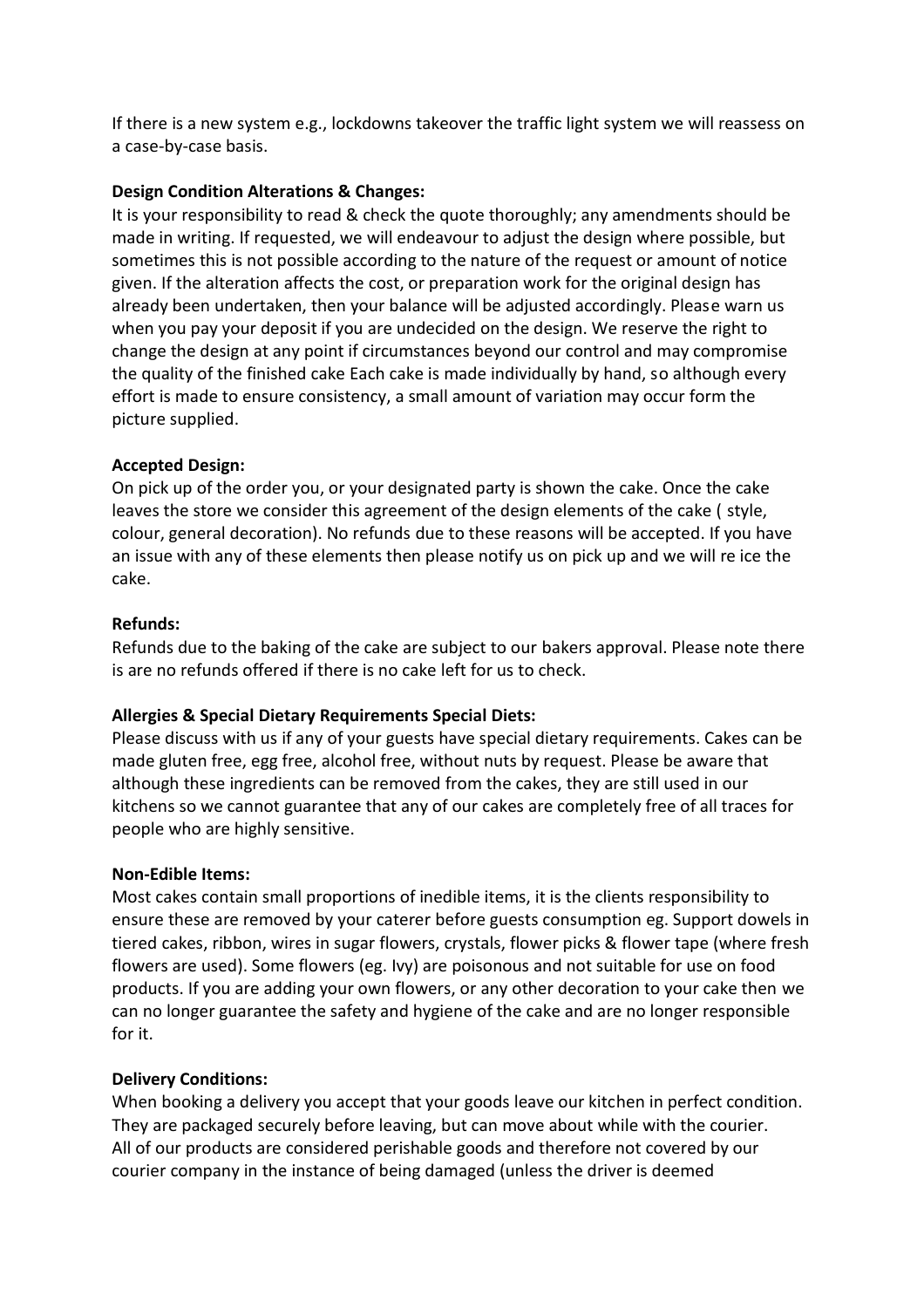responsible).

When booking the delivery time please make sure that someone will be home to accept it. If the address is behind a security gate please ensure that there is a contact number with your order. If no one is there then our courier will leave your order in a safe space. If there is no safe space, or the courier is unable to access the property and the cake is returned to us it can be collected from our shop. Any secondary delivery costs will be incurred at the customers expense.

If the delivery is during summer then please make sure there is someone at the address. Our products are perishable goods and can be damaged easily by the heat. No refund will be given if a product is damaged as a result of this.

If you require your order before midday we recommend getting the order delivered the day before as our couriers cannot guarantee an exact time. All our products can be stored overnight in the refrigerator.

For nationwide orders please ensure a note is left at checkout if there are any specifics regarding the location you would like the package to be left e.g. in a shaded area. We cannot guarantee the date that the packages will arrive as it is reliant on a 3rd party courier system. The standard lead time is 2-3 business days.

We will not provide refunds for any late, missing, or damaged delivery orders. Please order these products are your own risk.

## **Storage & Consumption Damage:**

Please remember that cake decorations are very delicate items, and we cannot accept responsibility for damage that is done to the cake after it has left our possession. This includes any decoration implemented by your florist. If any damage is rendered to the cake after it has left our possession, then you can advise us and request a repair, which will be costed accordingly, including transport costs if appropriate.

# **Portion Guide:**

Our portion guides are intended as a guide only and are based upon 2.5x2.5 cm cubes. This will vary according to how the caterer cuts the cake.

# **Best Before Date:**

Your cake is baked to ensure it is fresh for the date of your event. After this date, we advise cakes are frozen asap to ensure it's condition is retained or consumed more than 48 hours (or date of pick up if required earlier) after the event provided refrigeration. Our cakes are made entirely of natural ingredients, so we'd like to remind you that because of this they will not have the extended shelf life of most supermarket cakes, which contain additives & preservatives. Freezing the cake however, preserves the taste of the cake & icing as much as feasibly possible, but please bear in mind that it will affect the visual appearance of the icing, as condensation will form upon defrosting. Food hygiene recommendations recommend that food should only be frozen for a maximum of 3 months

#### **Publication and use of images**